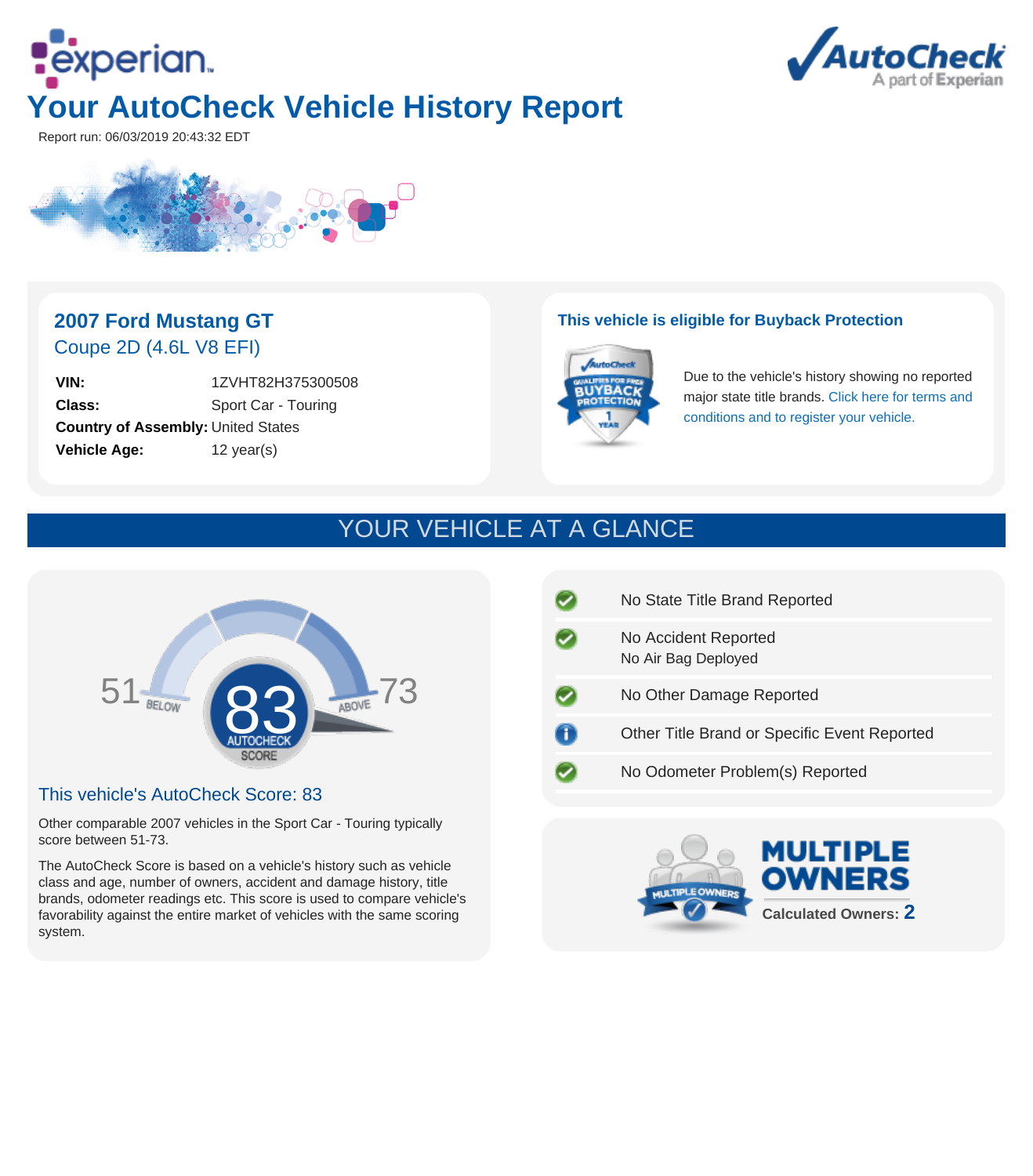

#### Vehicle Usage

**Vehicle Use: There is indication of the below usage(s) for this vehicle**

**Personal** | Fleet | Rental | Lease | Taxi | Livery | Police | Government | Drivers Ed | Commercial

### **Major State Title Brand Check**

**Your Vehicle Checks Out:** No major state title brand has been reported by the state Division of Motor Vehicles (DMV). Your vehicle is qualified for the AutoCheck Buyback Protection Program. [Terms and conditions. Register here.](http://www.autocheck.com/vehiclehistory/autocheck/en/buyback-protection)



| 0 Problem(s) Reported | <b>Major State Title Areas Checked</b> |
|-----------------------|----------------------------------------|
|                       | No fire brand                          |
|                       | No hail, flood brand                   |
|                       | No junk or scrapped brand              |
|                       | No manufacturer buyback                |
|                       | No lemon brand                         |
|                       | No salvage brand                       |
|                       | No rebuilt or rebuildable brand        |
|                       | No odometer brand (EML or NAM)         |
|                       |                                        |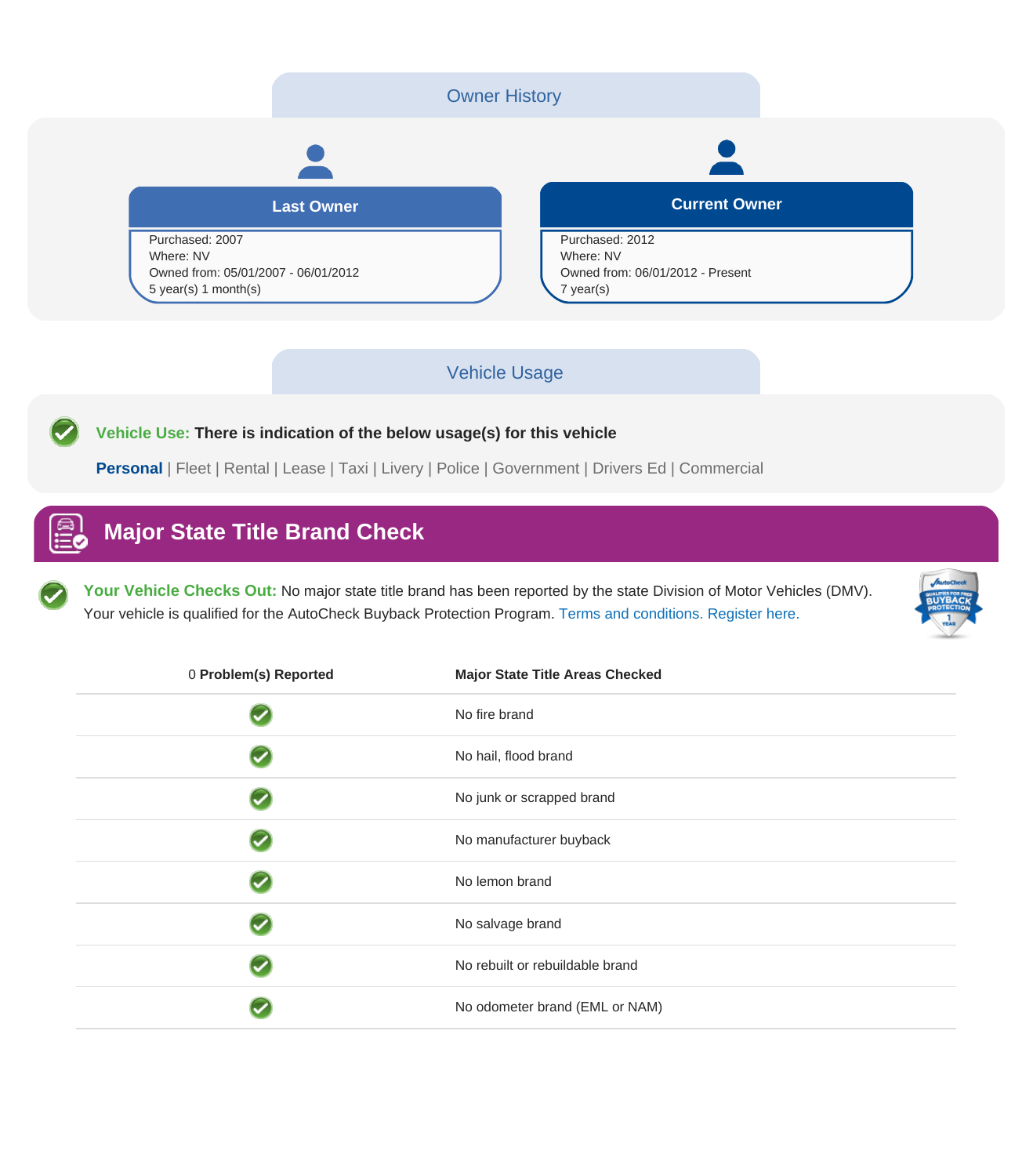

**Your Vehicle Checks Out:** AutoCheck has not received any accident records from government sources and independent agencies on this vehicle. Not all accidents are reported to AutoCheck.



### **Damage Check**

**Your Vehicle Checks Out:** AutoCheck has not received a damage-related event from an auction or an independent source. Not all damage events are reported to AutoCheck. It is recommended to have pre-owned vehicles inspected by a third party prior to purchase.

|  | <b>NO DAMAGE</b><br><b>FOUND ON RECORD</b> |
|--|--------------------------------------------|
|--|--------------------------------------------|

| 0 Problem(s) Reported | <b>Other Problem Areas Checked</b>         |
|-----------------------|--------------------------------------------|
|                       | No non-title fire damaged record           |
|                       | No non-title hail or flood damaged record  |
|                       | No auction junk or scrapped record         |
|                       | No auction rebuilt or rebuildable record   |
|                       | No salvage auction record                  |
|                       | No damaged or major damage incident record |
|                       | No frame or structural damage record       |
|                       | No recycling facility record               |
|                       | No crash test record                       |

# **Other Title Brand And Specific Event Check**

**Information Reported:** One or more non-major state title brand(s) and/or additional significant event(s) has been reported to AutoCheck. It is recommended to have pre-owned vehicles inspected by a third party prior to purchase.

| 2 Event(s) Reported | <b>Vehicle Events Checked</b>            |
|---------------------|------------------------------------------|
|                     | No Insurance Loss record                 |
|                     | No Titled to an insurance company record |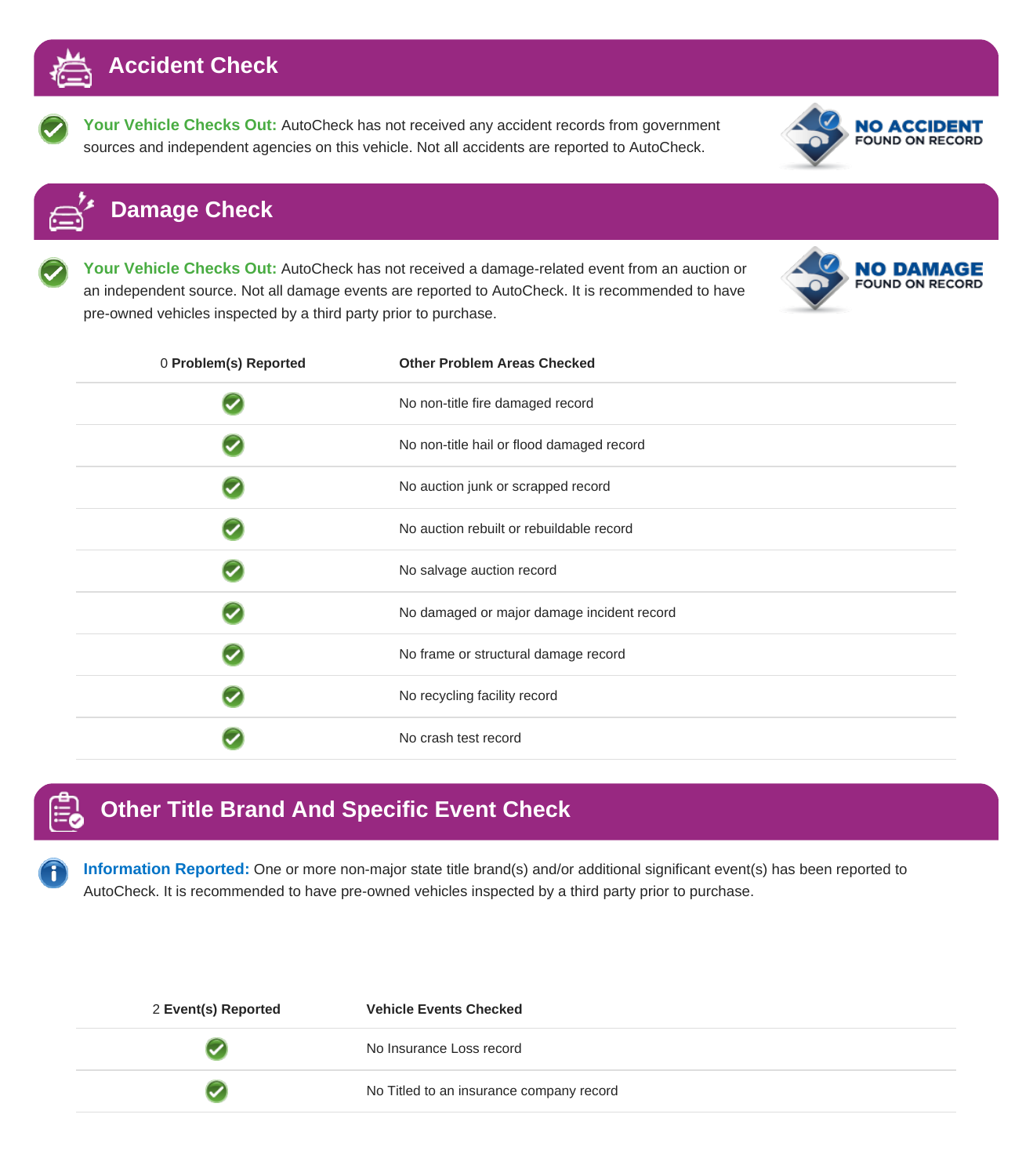| 2 Event(s) Reported | <b>Vehicle Events Checked</b>                |
|---------------------|----------------------------------------------|
|                     | No Auction Lemon/Manufacturer Buyback record |
|                     | No abandoned title record                    |
|                     | No grey market title record                  |
| T                   | Loan/Lien record(s)                          |
|                     | No repossessed record                        |
|                     | No corrected title record                    |
|                     | Duplicate title record                       |
|                     | No theft record(s)                           |

## **Odometer Check**

Your Vehicle Checks Out: No odometer brands, rollbacks, rollover or tampering has been reported to AutoCheck from state Division of Motor Vehicles (DMV) or auction sources. AutoCheck also examined the sequence of reported odometer readings to determine if there are any potential discrepancies.



- **State title odometer check**
- **Auction odometer check**
- **Odometer calculation check**

| 0 Problem(s) Reported | <b>Mileage</b> | <b>Date Reported</b> |
|-----------------------|----------------|----------------------|
|                       | 85             | 05/11/2007           |
|                       | 38,074         | 06/23/2012           |
|                       | 46,188         | 01/31/2014           |
|                       | 48,280         | 11/10/2014           |
|                       | 49,426         | 09/04/2016           |

### Detailed Vehicle History

Below are the historical events for this vehicle listed in chronological order. Any discrepancies will be in bold text.

**Report Run Date:** 06/03/2019 20:43:32 EDT

**Vehicle:** 2007 Ford Mustang GT (1ZVHT82H375300508)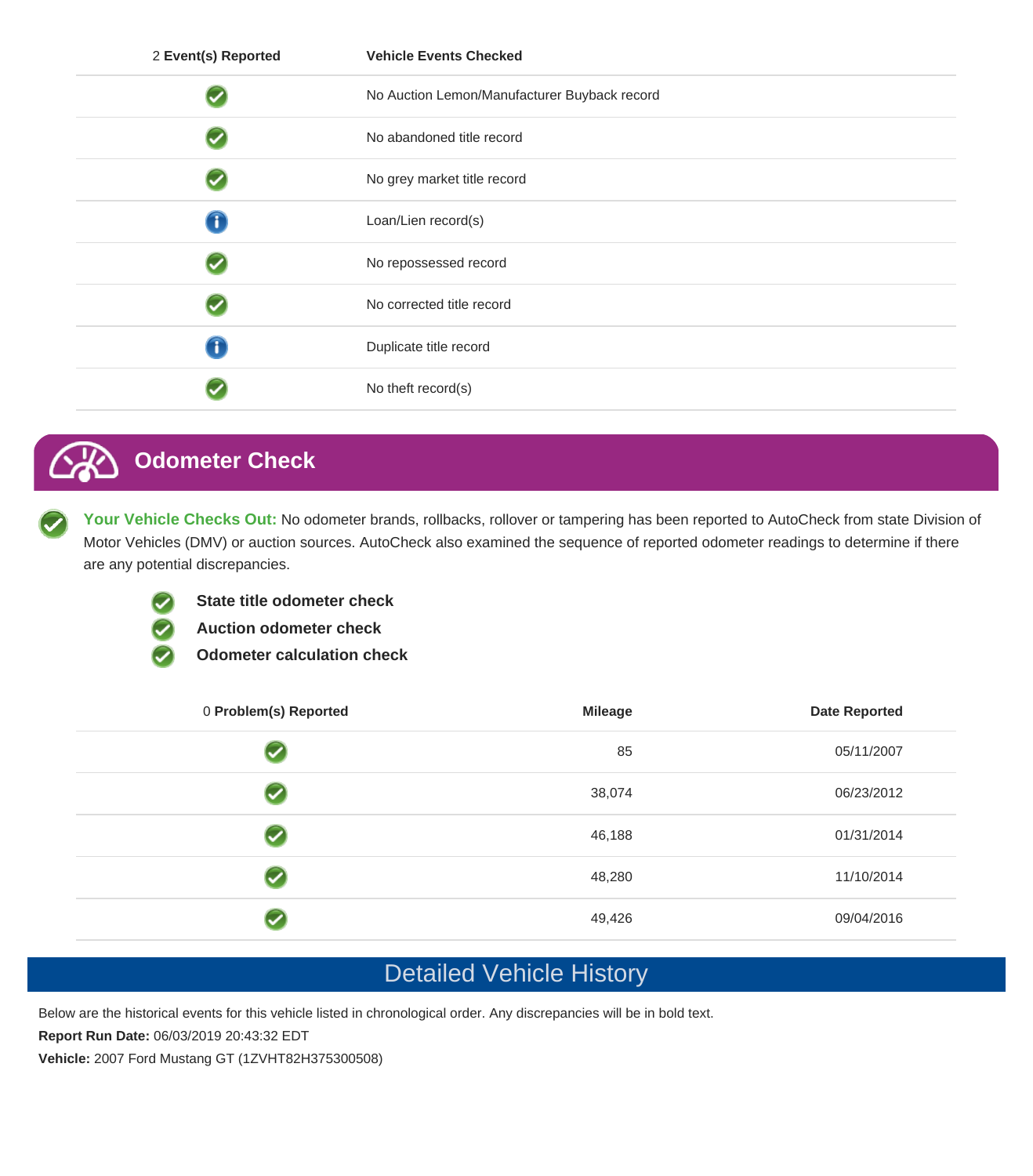| <b>Event</b><br><b>Date</b> | Location                  | Odometer<br>Reading | <b>Data Source</b>             | <b>Details</b>                                         |
|-----------------------------|---------------------------|---------------------|--------------------------------|--------------------------------------------------------|
| 01/24/2007                  |                           |                     | Independent Source             | VEHICLE MANUFACTURED AND SHIPPED TO<br><b>DEALER</b>   |
| 05/01/2007                  | CARSON CITY,<br><b>NV</b> |                     | Motor Vehicle Dept.            | <b>REGISTRATION EVENT/RENEWAL</b>                      |
| 05/11/2007                  | CARSON CITY,<br><b>NV</b> | 85                  | Motor Vehicle Dept.            | TITLE(Title #:NV001818426-4) (Lien Reported)           |
| 11/01/2007                  | CARSON CITY,<br><b>NV</b> |                     | Motor Vehicle Dept.            | REGISTRATION EVENT/RENEWAL                             |
| 10/14/2008                  | CARSON CITY,<br><b>NV</b> |                     | Motor Vehicle Dept.            | REGISTRATION EVENT/RENEWAL                             |
| 09/30/2009                  | CARSON CITY,<br><b>NV</b> |                     | Motor Vehicle Dept.            | REGISTRATION EVENT/RENEWAL                             |
| 10/15/2010                  | CARSON CITY,<br><b>NV</b> |                     | Motor Vehicle Dept.            | REGISTRATION EVENT/RENEWAL                             |
| 10/14/2011                  | CARSON CITY,<br><b>NV</b> |                     | Motor Vehicle Dept.            | REGISTRATION EVENT/RENEWAL                             |
| 06/01/2012                  | RENO, NV                  |                     | Motor Vehicle Dept.            | <b>REGISTRATION EVENT/RENEWAL</b>                      |
| 06/23/2012                  | RENO, NV                  | 38,074              | Motor Vehicle Dept.            | TITLE(Title #:NV005477597-3)                           |
| 05/03/2013                  | RENO, NV                  |                     | Motor Vehicle Dept.            | REGISTRATION EVENT/RENEWAL                             |
| 01/31/2014                  | RENO, NV                  | 46,188              | Motor Vehicle Dept.            | TITLE(Title #:NV006703044-4)                           |
| 01/31/2014                  | RENO, NV                  |                     | Motor Vehicle Dept.            | REGISTRATION EVENT/RENEWAL                             |
| 06/12/2014                  | RENO, NV                  |                     | Motor Vehicle Dept.            | REGISTRATION EVENT/RENEWAL                             |
| 07/14/2014                  | RENO, NV                  |                     | Motor Vehicle Dept.            | TITLE(Title #:NV007080767-3)<br><b>DUPLICATE TITLE</b> |
| 11/03/2014                  | FORT WORTH,<br>TX         |                     | Motor Vehicle Dept.            | <b>REGISTRATION EVENT/RENEWAL</b>                      |
| 11/10/2014                  | FORT WORTH,<br>TX         | 48,280              | Motor Vehicle Dept.            | TITLE(Title #:22044241944100429)                       |
| 11/01/2015                  | FORT WORTH,<br>TX         |                     | Motor Vehicle Dept.            | REGISTRATION EVENT/RENEWAL                             |
| 09/04/2016                  | FORT WORTH,<br>TX         | 49,426              | Independent Emission<br>Source | PASSED EMISSION INSPECTION<br>PASSED SAFETY INSPECTION |
| 11/01/2016                  | FORT WORTH,<br>TX         |                     | Motor Vehicle Dept.            | REGISTRATION EVENT/RENEWAL                             |
| 07/20/2017                  | RENO, NV                  |                     | Motor Vehicle Dept.            | TITLE(Title #:NV009721654-4)                           |